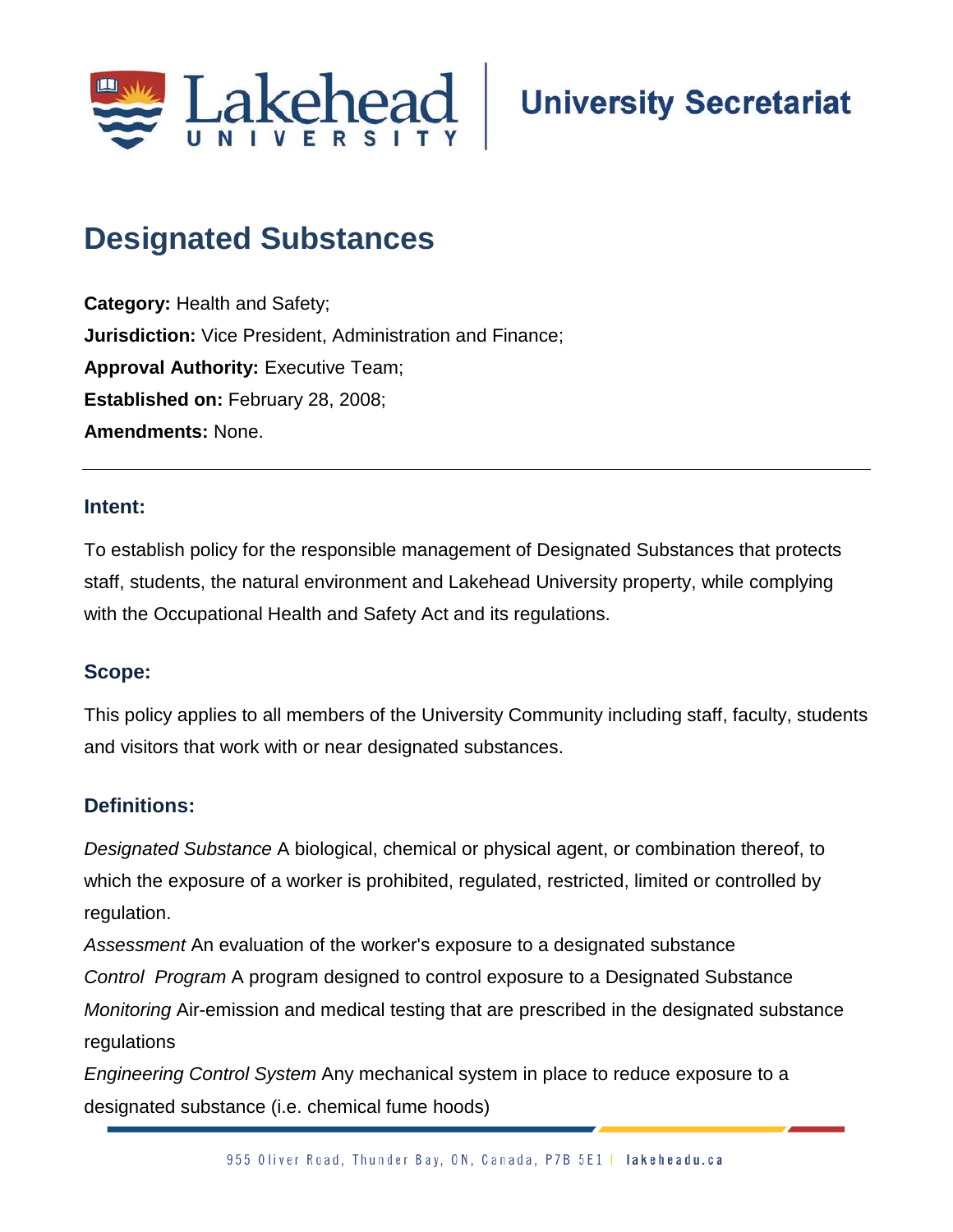# **Applicable Legislation and Safety Standards:**

Occupational Health and Safety Act, R.S.O. 1990, Regulation 851, Industrial Establishments Regulations 835 - Acrylonitrile 836 - Arsenic 837 - Asbestos 839 - Benzene 840 - Coke Oven Emissions 841 - Ethylene Oxide 842 - Isocyanates 843 - Lead 844 - Mercury 845 - Silica

846 - Vinyl Chloride

# **Policy:**

The use, storage or possession of designated substances must be reported to the Office of Human Resources - Health and Safety. The Office of Human Resources - Health and Safety will work in conjunction with the Joint Health and Safety Committee and the area Supervisor to assess the requirement for and aid in the development of a control program, as per the requirements of the Occupational Health and Safety Act (R.S.O. 1990).

Surveys will be conducted at least every 5 years to ensure that all designated substance use on campus is in accordance with provincial law. In all areas where designated substances are used or stored an assessment of the hazard will be conducted. Where the assessment warrants, control and monitoring programs may be implemented as recommended by the Joint Health and Safety Committee.

#### **Assessment**

• Substitution of the designated substance by a less hazardous substance will be considered in all assessments.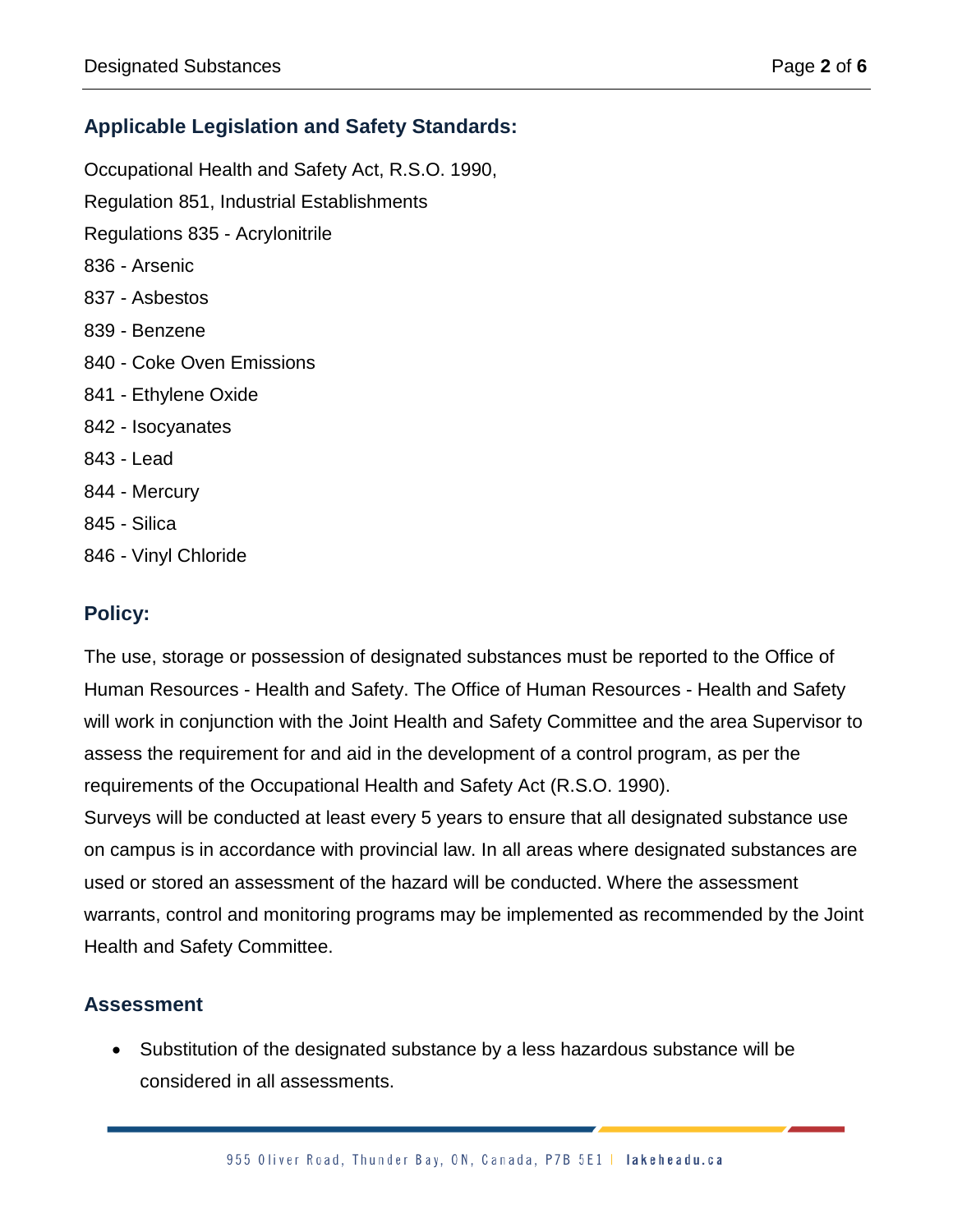- An assessment will be completed in all areas where the use, storage or handling of designated substances warrant.
- The involved individuals and a representative of the Joint Occupational Health and Safety Committee shall participate in the assessment.
- The assessment shall consider:
	- o The processing, storage and handling of the substance;
	- o The individual's actual and potential exposure to the substance;
	- o The measures and procedures in place to control the exposure.

#### **Control Program**

If the assessment indicates a potential exposure, the Supervisor, in consultation with the involved individuals and Joint Occupational Health and Safety Representative will develop and implement a designated substance control program as prescribed by the specific designated substance regulation.

Depending on the identity of the Designated Substance, the control program may involve some or all of the following provisions:

- Engineering controls, facilities, work and hygiene protocols to control exposure;
- Methods to monitor the use of the designated substance and/or concentration of the worker's exposure;
- Exposure records;
- Medical examinations and clinical tests;
- Training programs for supervisors and workers.

All control actions must be documented as designated substance records.

#### **Monitoring**

Copies of the designated substance records will be provided to and must be maintained, as required by law by:

- Joint Occupational Health and Safety Committee;
- Human Resources, filed in employee's personnel file;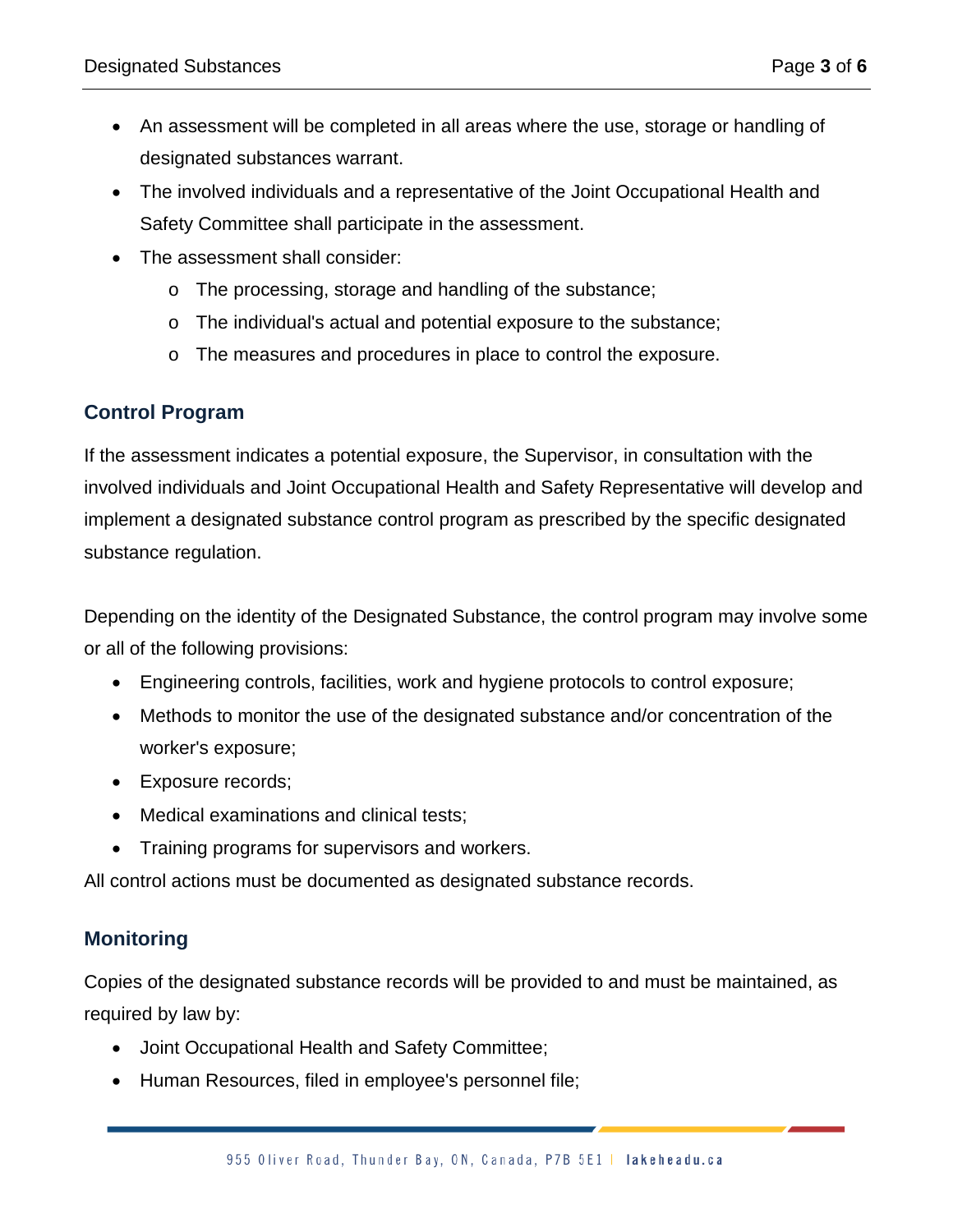• Employee's Supervisor.

# **Role of Senior Managers (Deans/Directors/Chairs)**

Senior Managers shall provide the support and resources necessary to implement and maintain the Designated Substance Management program within their Departments.

## **Role of Supervisor**

All supervisors, including academic, must:

- Be aware of and familiar with the designated substances used, stored or handled in their areas.
- Be aware of and familiar with the legislation governing the designated substances used, stored or handled in their areas.
- Conduct an audit to identify any designated substances used, or the risks associated with their use.
- Procure designated substances only through approved purchasing methods.
- When possible, substitute a less hazardous product for any designated substance used in the workplace.
- Ensure that all designated substances are reported to the Office of Human Resources Health and Safety on the annual chemical inventory form.
- Document any control programs in place to reduce exposure to designated substances in the workplace.
- Inform the Joint Occupational Health and Safety Committee of any designated substance assessments conducted and any control programs in place.
- Ensure that spill kits and clean-up protocols are provided.
- Provide or ensure all workers are aware of the personal protective equipment required to work with the designated substances.
- Ensure that all individuals who handle the designated substance (and those who work near designated substances) are fully trained including:
	- o Have knowledge of the specific legislation for the designated substance they are working with;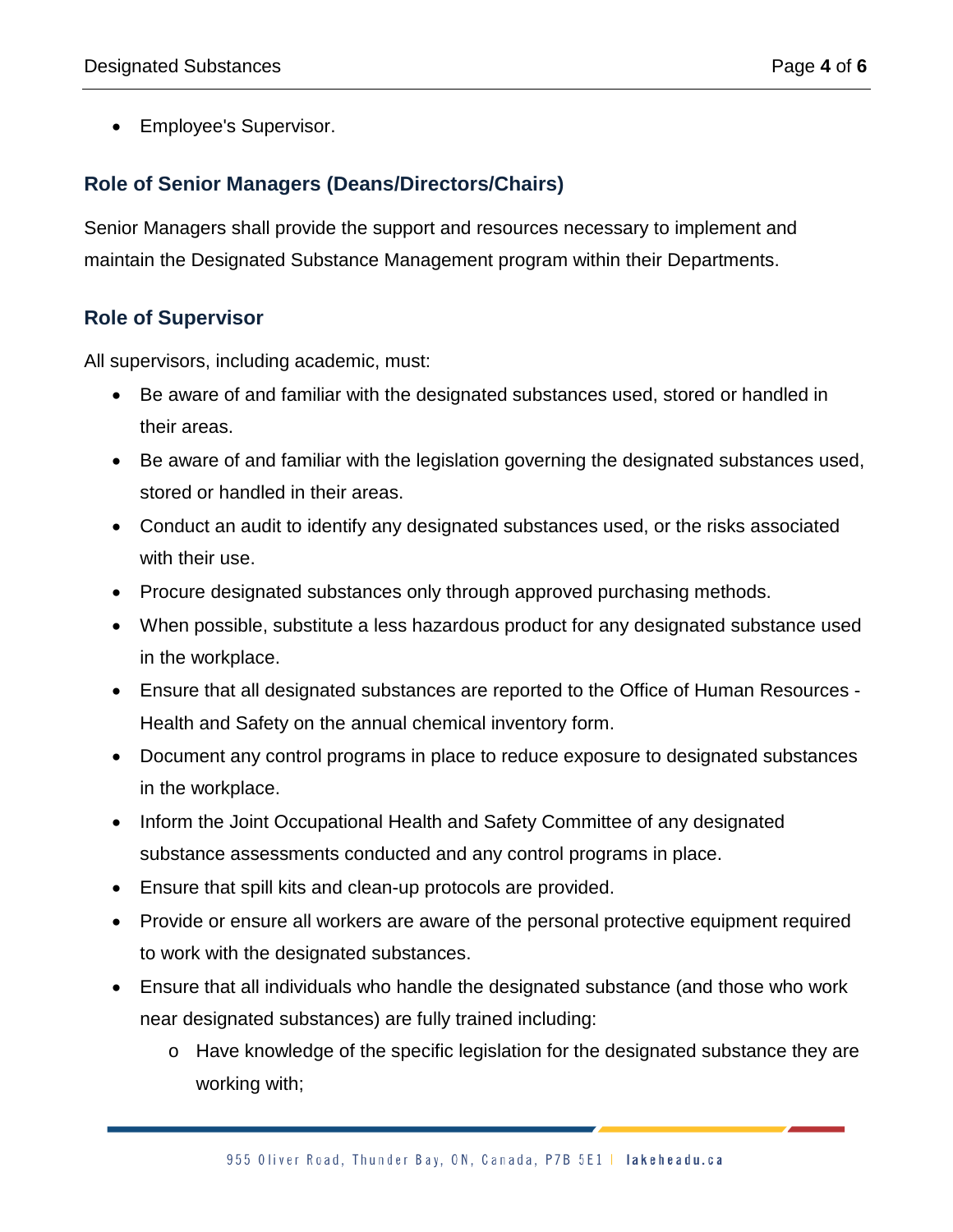- o Proper use of the substances and all aspects of the control program in place, including safe storage, spill clean-up and disposal;
- o Have valid WHMIS training and access to the MSDS for the designated substances;
- o Are aware of the safe use and care of required personal protective equipment;
- o Are aware of procedures and protocols to follow in emergencies, such as disruption of engineering control systems, spills and failure of personal protective equipment.

## **Role of Authorized Individuals**

All individuals prior to working with, using, purchasing, acquiring or storing designated substances must:

- Have current WHMIS training, re-training annually;
- Receive specific training related to the designated substance regulations;
- Be trained in the requirements of any control program in place for a designated substance used in the workplace, including safe use, handling and storage;
- Participate in any medical monitoring program, if it is prescribed by the designated substance regulations;
- Follow all procedures and protocols for the safe use, storage and disposal of the designated substance;
- Wear all personal protective equipment required by the supervisor and ensure that it is in proper working order;
- Report any failures in personal protective equipment, protocols or engineering control systems immediately to the Supervisor;
- Report any changes to the use, storage or handling of designated substances to the Supervisor and the Office of Human Resources - Health and Safety.

#### **Role of the Office of Human Resources – Health and Safety**

The Office of Human Resources - Health and Safety will:

• Provide administrative and audit functions for the safe management of designated substances used on Lakehead University campus;